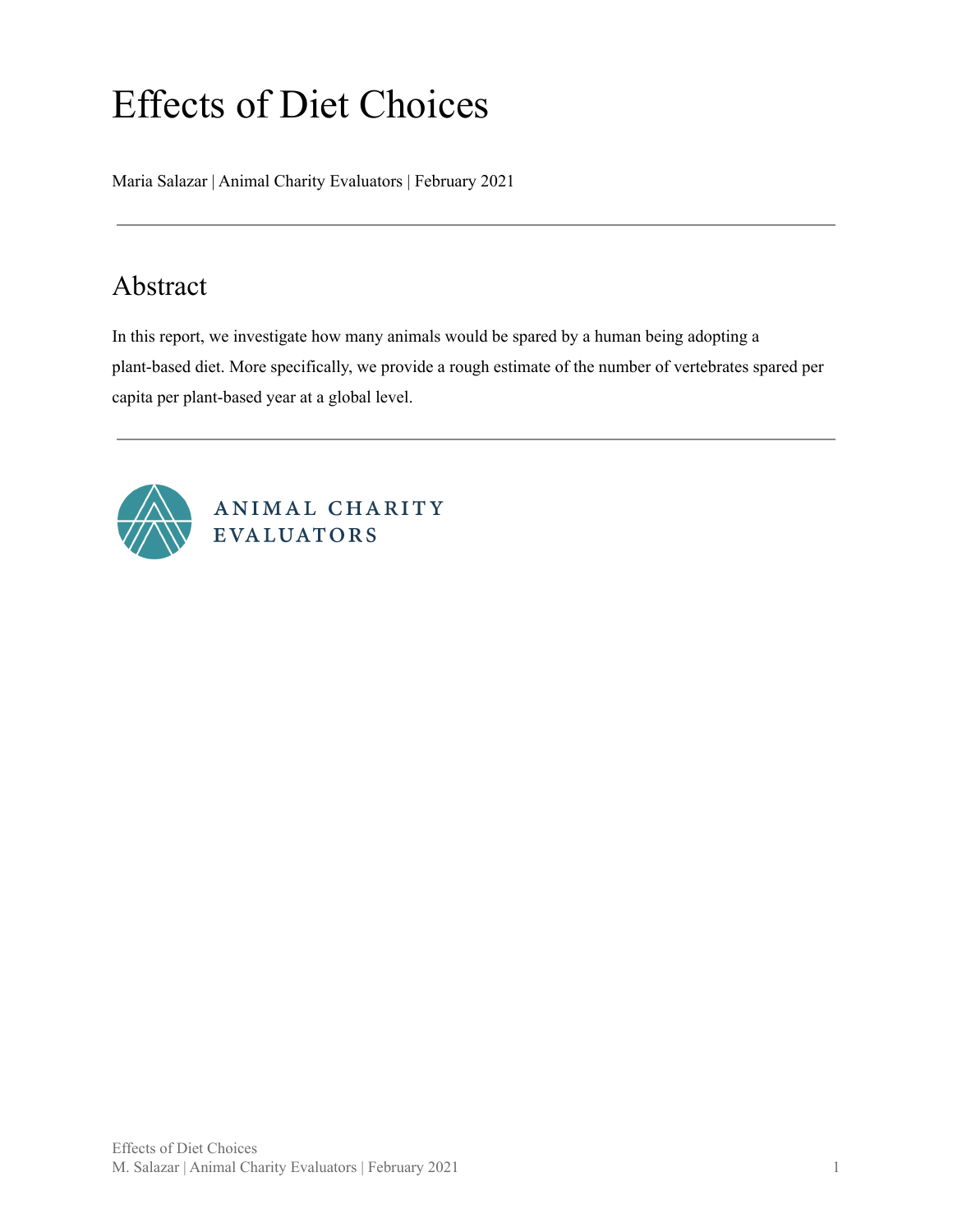# <span id="page-1-0"></span>Table of contents

[Abstract](#page-0-0) Table of [contents](#page-1-0) Animals spared per [plant-based](#page-1-1) person per year **[Summary](#page-1-2)** [Introduction](#page-2-0) [Method](#page-3-0) [Model](#page-3-1) [Data](#page-3-2) [Limitations](#page-4-0) [Results](#page-5-0) [Number](#page-5-1) of animals killed per year Number of animals spared per [plant-based](#page-8-0) year [Avenues](#page-10-0) for further research **[Resources](#page-10-1)** [References](#page-10-2) [Archived](#page-11-0) reports

# <span id="page-1-1"></span>Animals spared per plant-based person per year

#### <span id="page-1-2"></span>Summary

When an individual adopts a plant-based diet, we expect they will spare a certain number of animals by this change in behavior. We assume that there are two methodologies for estimating the number of animals that would be spared: one based on production data, the other based on consumption data. Here we used a formula based on production data and identified the assumptions and limitations of our method. According to our estimations, the total number of vertebrates killed for human consumption in the world in 2018 was about 772 billion, most of which were fishes (about 88%). Based on this estimate, and assuming that 3% of the global population follows a plant-based diet, our calculations suggest that, globally, an individual would spare about **105 vertebrates per year** on average by adopting a plant-based diet. Even though we attempted to include as many vertebrates as possible, our estimate should be taken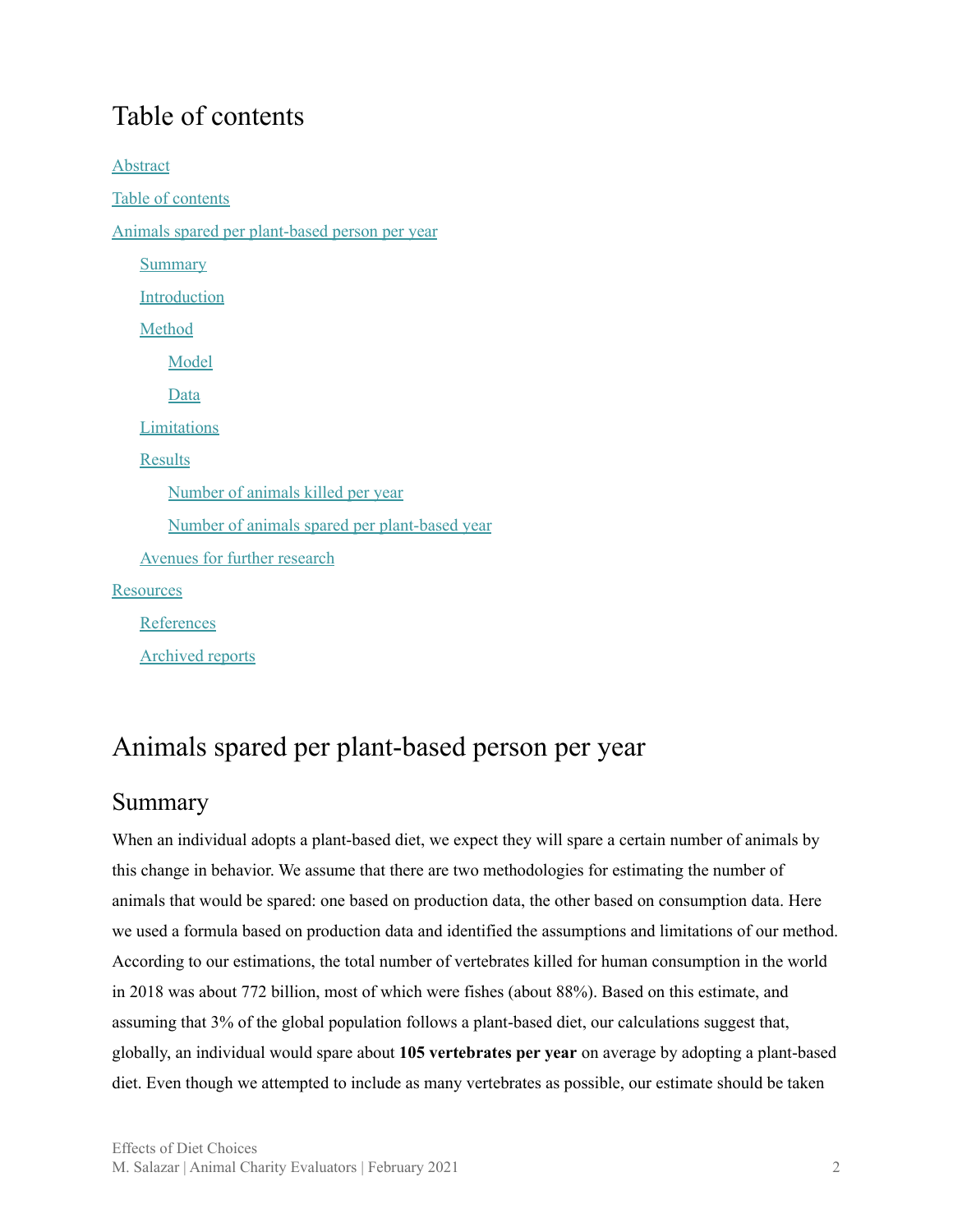as an underestimate. It excludes animals who have died due to indirect causes brought about by the animal agriculture industry and is based primarily on data from the Food and Agriculture Organization of the United Nations (FAO), which seems to err on the conservative side. Finally, we identified avenues for further research, including using a method based on consumption data, targeting different countries, and including invertebrates.

#### <span id="page-2-0"></span>Introduction

Many animal advocates seek to reduce animal suffering and counter speciesist prejudices by promoting the elimination or reduction of animal product consumption among individual members of the public. Here we investigate how many animals would be spared by a human being adopting a plant-based diet. More specifically, we provide a rough estimate of the number of vertebrates spared per capita per plant-based year at a global level.

Estimates of the number of animals—or the amount of suffering—spared per person adopting a vegetarian or plant-based diet rely on consumption data<sup>1</sup> or production data.<sup>2</sup> We believe that each of the two methodologies has its advantages and disadvantages. For example, estimates based on consumption data fail to account for the number of animal lives lost in the supply chain due to secondary causes, and estimates based on production data are not useful for calculating differences in the number of animals spared between people with specific consumption patterns (e.g., flexitarians, pescetarians, and vegetarians) adopting a primarily plant-based diet.

We believe that using these two methods could give a better picture of the quantitative effect of dietary change (i.e., number of animals spared) as well as shed light on the relative benefits and limitations of each type of method. We decided to start this project by using a method based on production data, with the hope that we can supplement it in the near future by using a method based on consumption data.

Previous estimates provided by Harish Sethu<sup>3</sup> and **Animal Charity [Evaluators](https://animalcharityevaluators.org/blog/how-many-animals-does-a-vegetarian-save-in-the-uk/)** (ACE) are also based on production data, but they differ in their target populations. Sethu's estimate focused on the U.S., while ACE's estimate focused on the U.K. Additionally, they both aimed to estimate the number of animals spared per *vegetarian* year, i.e., a year without the consumption of meat. Unlike these estimates, our estimate does not target residents of a specific country, and it focuses on the number of animals spared per *plant-based* year, i.e., a year without the consumption of meat (including fish), eggs, dairy, and other

<sup>&</sup>lt;sup>1</sup> For more information on animal product consumption data, see [Hurford](http://everydayutilitarian.com/essays/how-much-suffering-is-in-the-standard-american-diet/)  $(2014)$ .

 $2$  For more information on production data, i.e., animals raised or captured for food, see Sethu [\(2015\)](http://www.countinganimals.com/how-many-animals-does-a-vegetarian-save/).

<sup>&</sup>lt;sup>3</sup> Sethu [\(2015\)](http://www.countinganimals.com/how-many-animals-does-a-vegetarian-save/)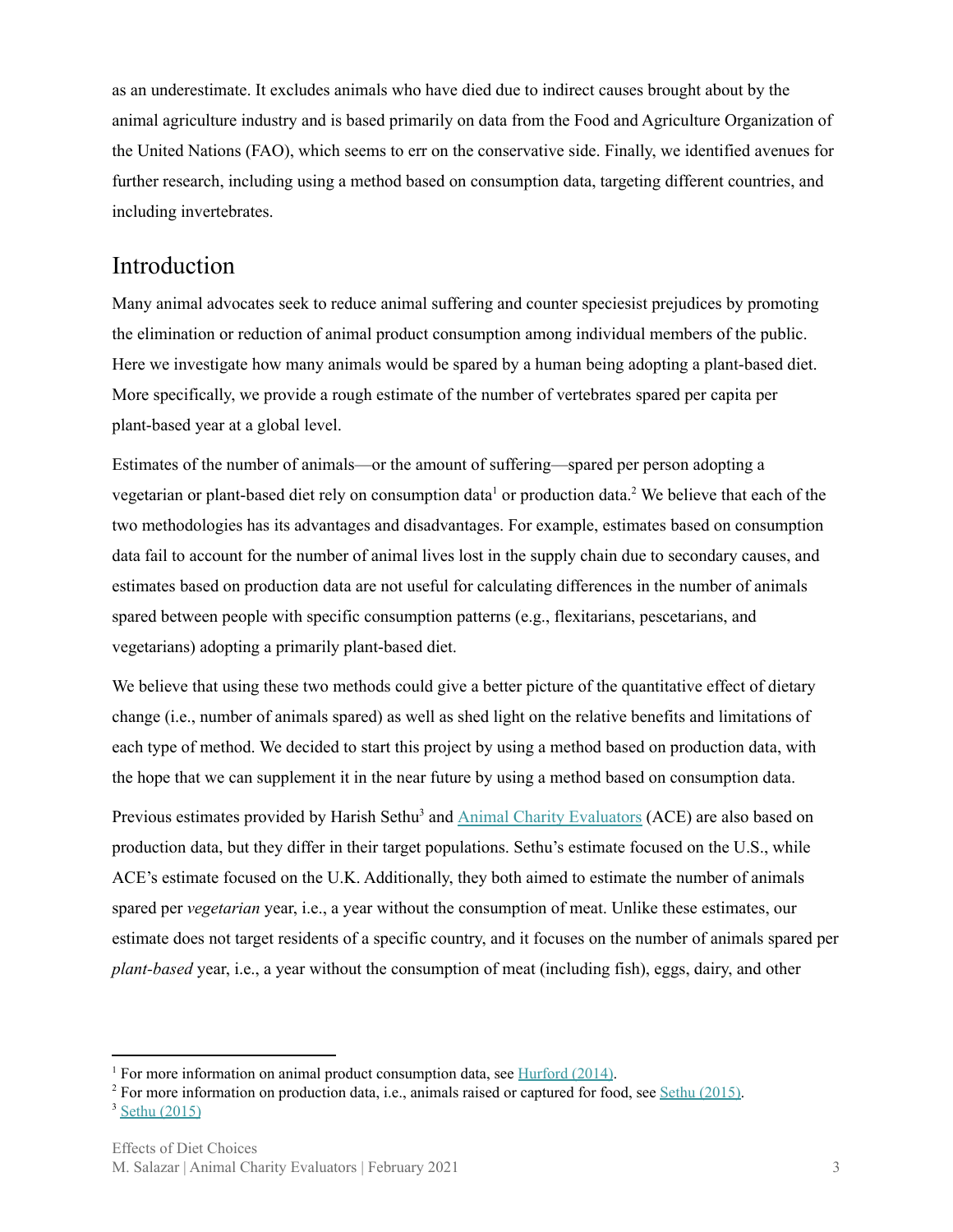animal products. Thus, our estimate is not only based on more recent 2018 data, it's also a global estimate based on a fully plant-based diet.

## <span id="page-3-0"></span>Method

#### <span id="page-3-1"></span>Model

As mentioned above, we built on the same type of method used by Sethu and ACE in 2015. With this method, we assume that one way to estimate the number of animals spared per plant-based year is by estimating the global average of animals killed for food per non-plant-based human in a year. After a few adaptations, this is the formula we used:

Number of vertebrates spared per plant-based year = Number of vertebrates killed for food / (World population − Plant-based population)

Because of the nature of this formula, our estimate shows an average of how many animals killed for food per year correspond to each human being who eats animals, irrespective of their particular diet (i.e., the number or kinds of animals they eat) or the country in which they are located. Therefore, it is a method focused on global animal production data.

#### <span id="page-3-2"></span>Data

It's important to note that our estimate does not include invertebrates. Thus, when we refer to *animals* spared per plant-based year, we are only referring to vertebrates. We attempted to include all vertebrates directly killed for food around the globe in recent years.

We included FAO's data on land animals slaughtered globally<sup>4</sup> as well as our estimates of animals who are not usually counted by global authorities, such as culled male chicks in the egg industry and other land animals who die before slaughter. We also included FAO's data on finfishes—both farmed and wild-caught—slaughtered globally as well as mortality rates for farmed fishes. Our estimate of male chicks culled in the egg industry was made relative to FAO's reporting of the number of laying hens. Our estimates of pre-slaughter mortality rates for farmed land animals were based on a wide range of publications providing empirical or theoretical data on mortality rates in different farmed animals. Our estimates of the number of fishes killed for food were based on FAO's 2017 production data of fishes in aquaculture,<sup>5</sup> along with varying publications providing information on the harvest weight of fishes. We also estimated the mortality rates of farmed fishes based on the available literature. As for the estimates of

<sup>4</sup> Food and Agriculture [Organization](http://www.fao.org/faostat/en/#home) of the United Nations (n.d.-a)

<sup>5</sup> Food and Agriculture [Organization](http://www.fao.org/fishery/statistics/global-aquaculture-production/query/en) of the United Nations (n.d.-b)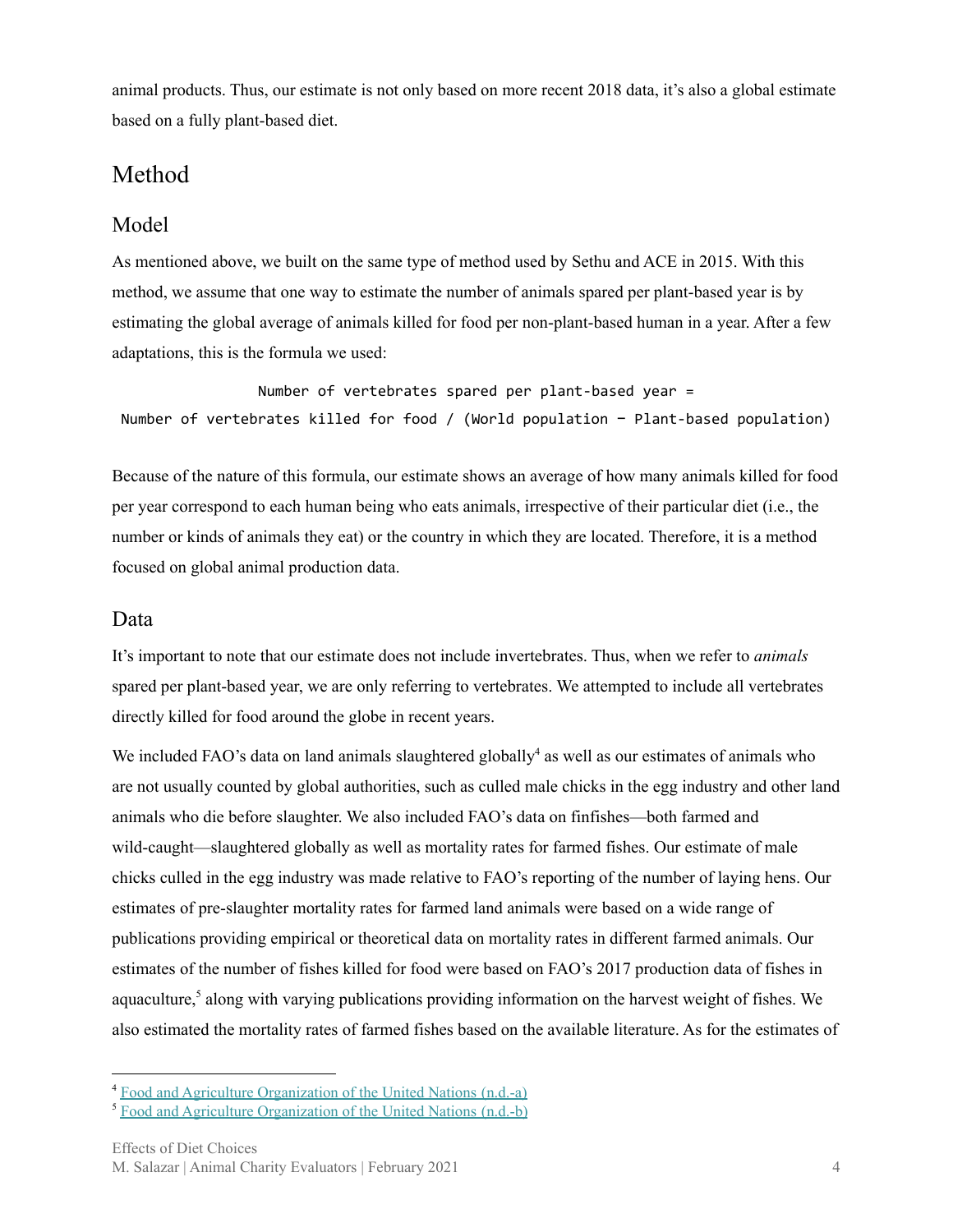wild-caught fishes, we used FAO's 2017 data on the capture of fishes $6$  in addition to different sources regarding the catch weight of fishes, particularly the FishBase calculator<sup>7</sup> for average fish weight by the average length of each species.

For more details on our data, sources, and estimations, see this [spreadsheet](https://docs.google.com/spreadsheets/d/1FtmIafotDpIAvblZiBYJu2nO2PbeUCrcaKlG_hHvNsI/edit?usp=sharing).

## <span id="page-4-0"></span>Limitations

Our estimate involves various limitations and uncertainties. As previously mentioned, it excludes invertebrates spared per plant-based year, which means it fails to include estimates of shrimps, crabs, octopuses, crickets, and other aquatic and land invertebrates commonly killed for food. It also excludes animals killed for reasons other than direct human consumption, such as animals killed to feed other farmed animals (although some wild-caught fishes killed to feed other farmed animals may be included), aquatic animals who die as "bycatch," wild animals killed because of their perceived threat to animal agriculture, wild animals killed during plant agriculture processes, and animals killed by deforestation or pollution caused by farmed animal systems.

Since most of our data on the numbers of animals slaughtered is based on FAO's data, it is important to acknowledge the accuracy and consistency issues associated with this source. As Šimčikas (2019) suggests, the numbers of wild-caught fishes are likely to be underestimated, especially because they exclude bycatch animals, and other data such as numbers of farmed rodents may be incomplete. There might also be inconsistencies in land animal data between countries.<sup>8</sup> Furthermore, FAO statistics are not comprehensive. For example, they exclude quails, snakes, salamanders, crocodiles, and alligators. 9

We have high uncertainties about most of our data due to the lack of reliable data about the numbers of animals slaughtered globally. This is especially the case with (i) our estimate of culled male chicks in the egg industry since it is an extrapolation of FAO's data on egg-laying hens, (ii) the number of farmed animals dead before slaughter since our calculations are based on diverse publications of empirical studies in different countries and different farmed animal systems, and (iii) our estimates of slaughtered fishes, amphibians, and reptiles since FAO's figures are given in tons rather than in numbers of individuals. We calculated the numbers of individual fishes, amphibians, and reptiles killed based on the average harvest/capture weight found in FAO's databases and other sources. Note that we are also uncertain about the accuracy of the global plant-based population data<sup>10</sup> we considered.

<sup>6</sup> Food and Agriculture [Organization](http://www.fao.org/fishery/statistics/global-capture-production/query/en) of the United Nations (n.d.-c)

 $7$  [FishBase](https://www.fishbase.de/search.php) (2020)

<sup>8</sup> [Šimčikas](https://forum.effectivealtruism.org/posts/amwCRLACACF6MnAvw/accuracy-issues-in-fao-animal-numbers) (2019)

<sup>9</sup> [Šimčikas](https://forum.effectivealtruism.org/posts/pT7AYJdaRp6ZdYfny/estimates-of-global-captive-vertebrate-numbers#Summary_tables) (2020)

 $10 \text{ Jpos} (2018)$  $10 \text{ Jpos} (2018)$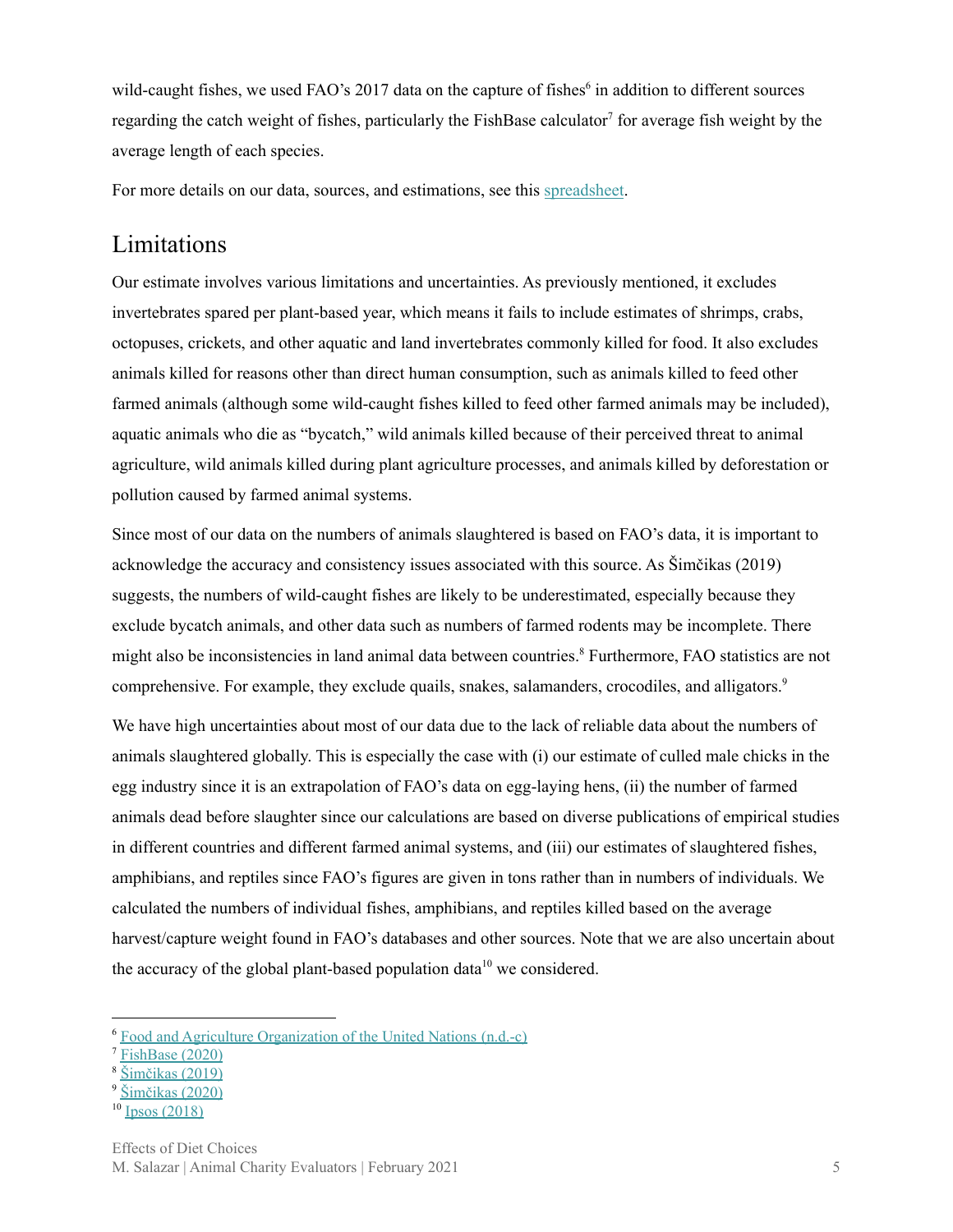One limitation of our estimate is associated with the fact that we prioritized the most recent data of animals slaughtered, resulting in data from different years. For example, data on land vertebrates is from 2018, while data on fishes is from 2017.

Finally, it is worth mentioning that because of the nature of using a methodology based on production data, our estimate does not account for differences between countries, people with different diets switching to plant-based diets, or supply and demand elasticity rates. We hope to address these limitations when we develop an estimate using a methodology based on consumption data.

Apart from the limitations acknowledged above, an additional reason to take our estimate as a very rough average of vertebrates spared per plant-based year is that we considered the non-plant-based population only. Vegetarians, other flexitarians, and non-plant-based people of all ages, including babies, were considered as part of the non-plant-based population.

## <span id="page-5-0"></span>Results

#### <span id="page-5-1"></span>Number of animals killed per year

In total, based on FAO's data, we ended up considering individual animals belonging to at least 13 species of farmed land vertebrates, 262 species of farmed fishes, and 1,373 species of wild-caught fishes.

According to our calculations, the total number of vertebrates killed for human consumption in the world in 2018<sup>11</sup> was about 772 billion.

Fishes are the type of vertebrates killed the most for human consumption per year (88.3%), both among farmed vertebrates (52.9%) and wild-caught vertebrates (99.9%).

 $11$  Data pertaining to fishes is from 2017.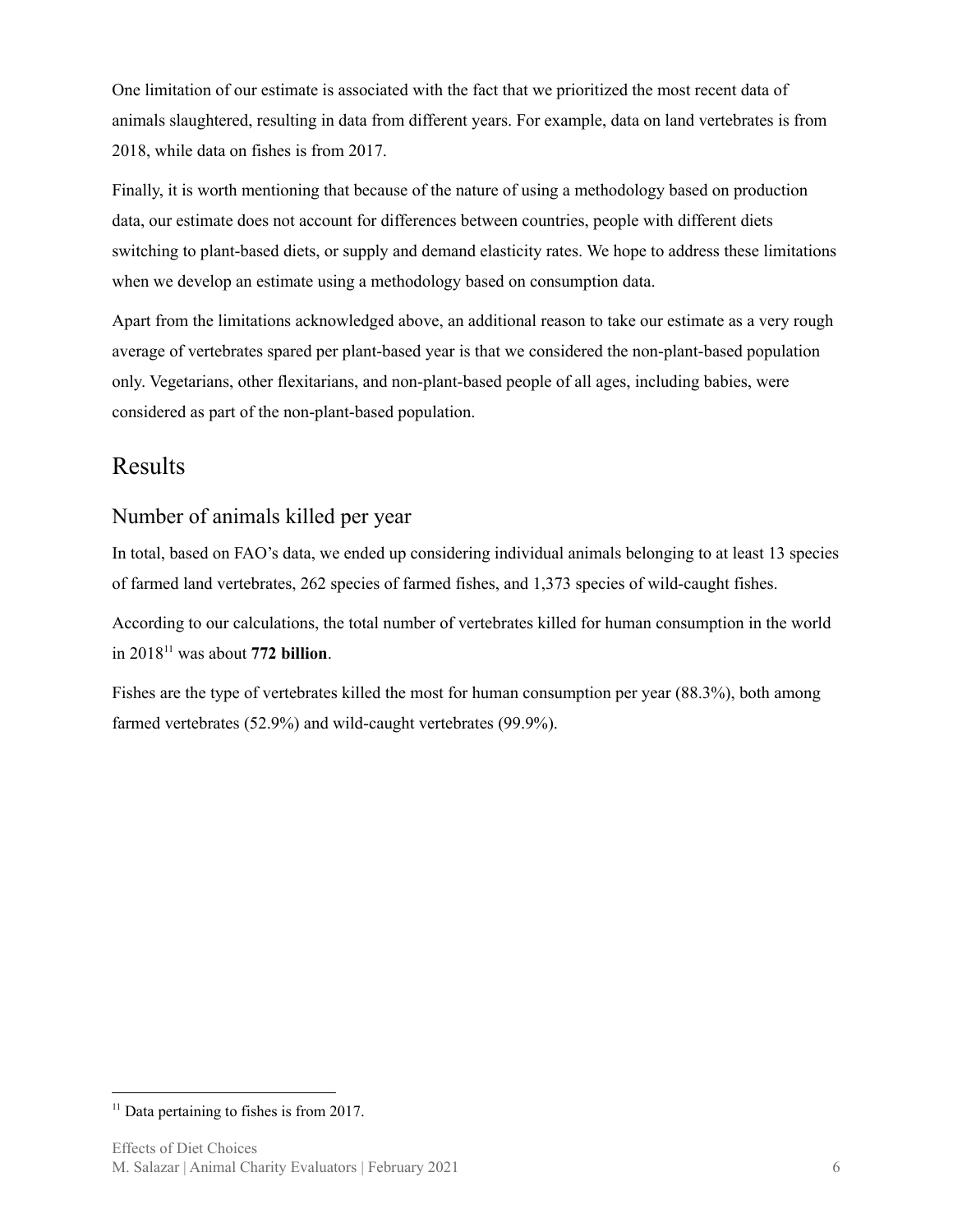

# Vertebrates Killed for Human Consumption per Year\*

\*We considered 2018 data for land vertebrates and 2017 data for fishes.

The group of vertebrates killed the most for human consumption after wild-caught fishes (580 billion) and farmed fishes (101.3 billion) is farmed birds (85.6 billion), followed by farmed mammals (4.5 billion).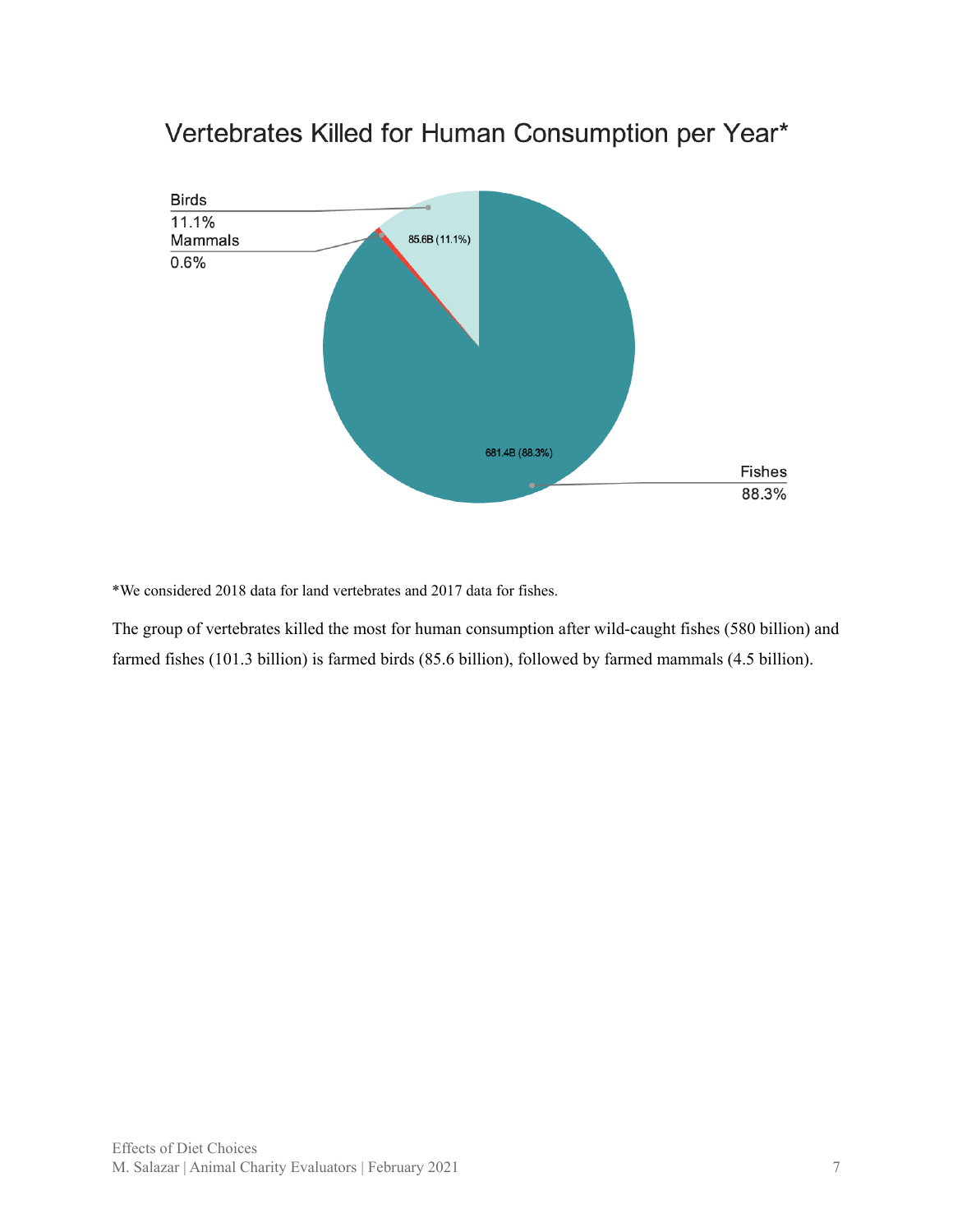

# Vertebrates Killed for Human Consumption per Year\*

\*We considered 2018 data for land vertebrates, amphibians, and reptiles and 2017 data for fishes.

Fishes

Among farmed land vertebrates, chickens are the species killed the most per year (81 billion), followed by ducks (3.1 billion), pigs (1.8 billion), and rabbits (1 billion). 12

Amphibians

Mammals

| <b>Farmed land vertebrates</b> | Number of animals killed for human consumption<br>in 2018* |
|--------------------------------|------------------------------------------------------------|
| Chickens                       | 81 <sub>B</sub>                                            |
| Ducks                          | 3.1B                                                       |
| Pigs                           | 1.8B                                                       |
| Rabbits                        | 1B                                                         |
| Geese and guinea fowls         | 720M                                                       |
| Turkeys                        | 715M                                                       |
| Sheep                          | 621M                                                       |

 $12$  These estimates are based on FAO's data, which does not include data for quails. According to [Simcikas](https://forum.effectivealtruism.org/posts/pT7AYJdaRp6ZdYfny/estimates-of-global-captive-vertebrate-numbers#Summary_tables) (2020), 1.5 billion to 1.9 billion quails are slaughtered annually.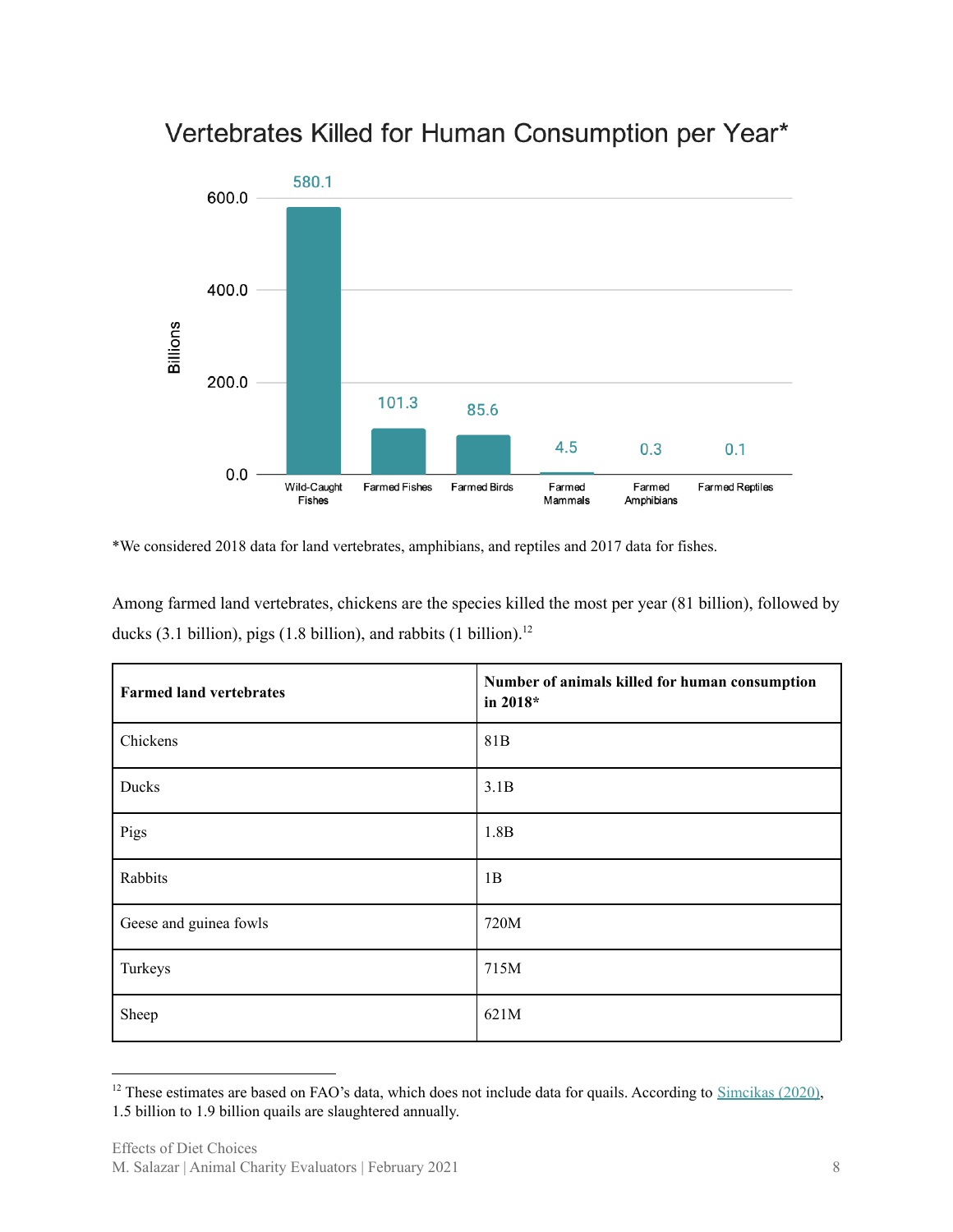| Goats            | 568M           |
|------------------|----------------|
| Cattle           | 315M           |
| Rodents          | <b>80M</b>     |
| Other birds      | $57M$          |
| <b>Buffaloes</b> | $35M$          |
| Horses           | $5M$           |
| Asses            | $3M$           |
| Camels           | $3M$           |
| Other camelids   | 1 <sub>M</sub> |
| Mules            | 0.3M           |
| Other animals    | $0.1\rm M$     |

\*These numbers include animals slaughtered according to FAOSTAT<sup>13</sup> and estimates of animals dead before slaughter. B refers to billion, and M to million.

#### <span id="page-8-0"></span>Number of animals spared per plant-based year

Following the formula from our model, and considering an estimate of the world population in 2018 of 7,592,886,800<sup>14</sup> and an estimate of the plant-based population of  $3\%$  in the same year,<sup>15</sup> our calculation suggests that about **105 vertebrates** are spared per plant-based person per year, of which approximately 79 are wild-caught fishes, 14 are farmed fishes, and 12 are farmed land vertebrates (11.5 farmed birds and 0.5 farmed mammals). The number of farmed amphibians and reptiles as well as the number of wild-caught land vertebrates<sup>16</sup> we considered were not large enough to appear in our estimate.

| <b>Animal type</b> | Number of animals killed for human<br>consumption in $2018*$ | Number of animals spared per<br>plant-based person per year |
|--------------------|--------------------------------------------------------------|-------------------------------------------------------------|
| Wild-caught fishes | 580.13B                                                      | 78.77                                                       |

<sup>&</sup>lt;sup>13</sup> Food and Agriculture [Organization](http://www.fao.org/faostat/en/#home) of the United Nations (n.d.-a)

<sup>&</sup>lt;sup>14</sup> The World Bank [Group](https://data.worldbank.org/indicator/SP.POP.TOTL?name_desc=true) (n.d.)

 $15$  Ipsos [\(2018\)](https://www.ipsos.com/sites/default/files/ct/news/documents/2018-09/an_exploration_into_diets_around_the_world.pdf)

<sup>&</sup>lt;sup>16</sup> Food and Agriculture [Organization](http://www.fao.org/faostat/en/#home) of the United Nations (n.d.-a)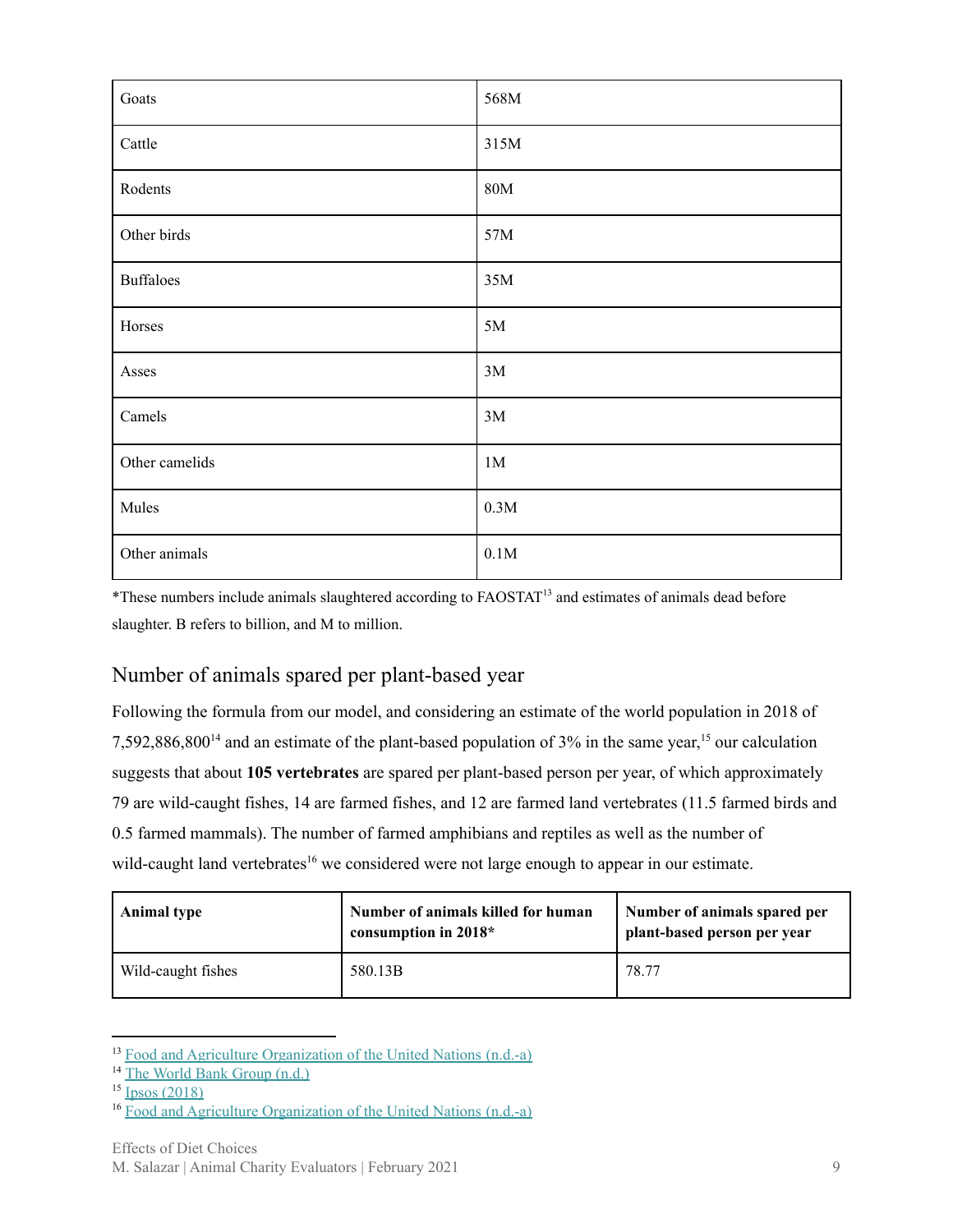| <b>Animal type</b>            | Number of animals killed for human<br>consumption in 2018* | Number of animals spared per<br>plant-based person per year |
|-------------------------------|------------------------------------------------------------|-------------------------------------------------------------|
| Farmed fishes                 | 101.33B                                                    | 13.76                                                       |
| Farmed birds                  | 85.61B                                                     | 11.62                                                       |
| Farmed mammals                | 4.48B                                                      | 0.61                                                        |
| Farmed reptiles               | 296.04M                                                    | 0.04                                                        |
| Farmed amphibians             | 141.42M                                                    | 0.02                                                        |
| Wild-caught land vertebrates  | 596k                                                       | 0.00008                                                     |
| Other farmed land vertebrates | 99.17k                                                     | 0.00001                                                     |
| Total                         | 771.99B                                                    | 104.8                                                       |

\*We considered 2017 data for fishes. B refers to billion, M to million, and k to thousand



# Vertebrates Spared per Plant-Based Person per Year\*

\*We considered 2018 data for land vertebrates and 2017 data for fishes.

For more details on our estimations, see this [spreadsheet](https://docs.google.com/spreadsheets/d/1FtmIafotDpIAvblZiBYJu2nO2PbeUCrcaKlG_hHvNsI/edit?pli=1#gid=344352273).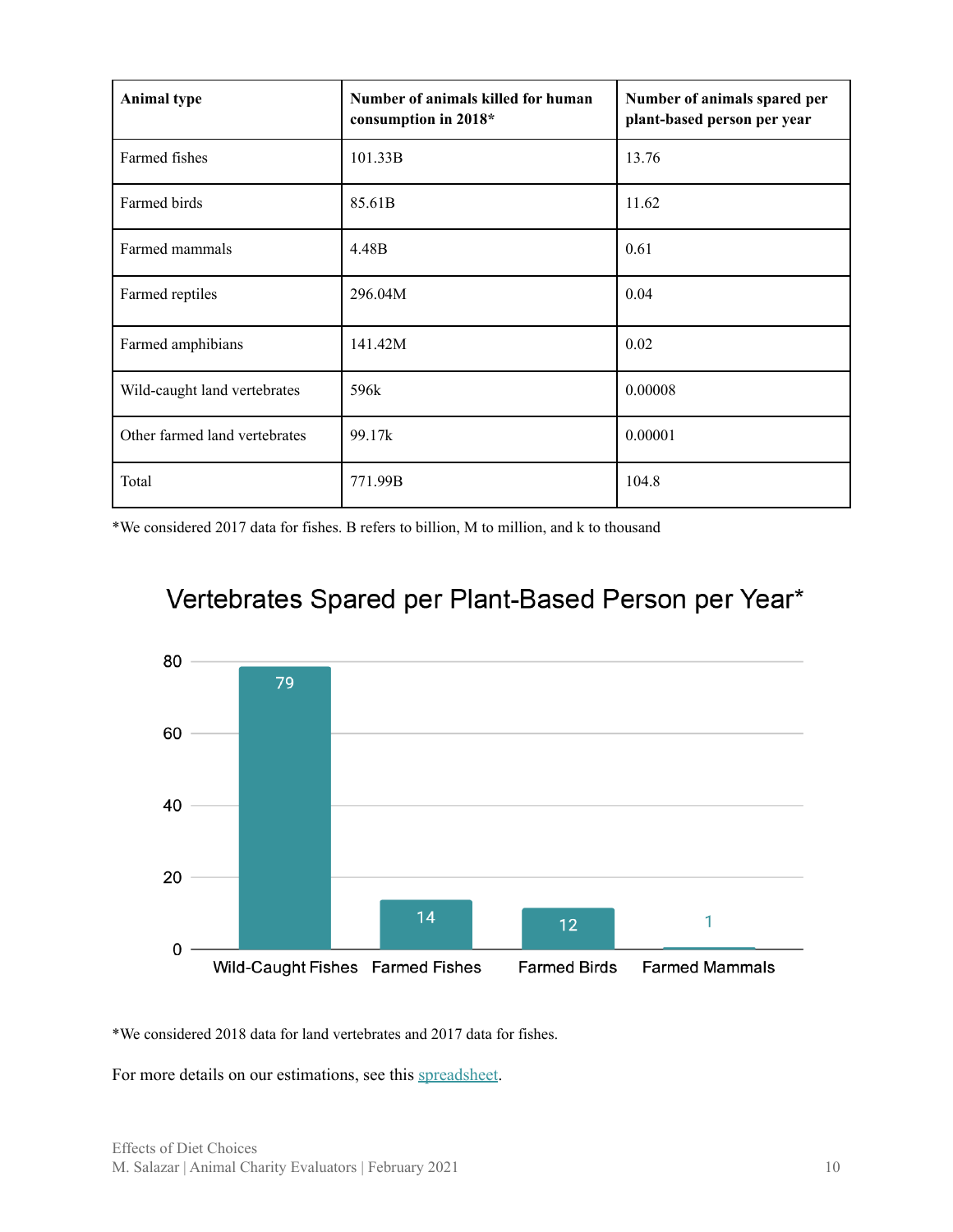## <span id="page-10-0"></span>Avenues for further research

- Estimating the number of vertebrates spared per plant-based person per year in different countries rather than globally
- Using two types of methods (one based on production data and the other based on consumption data) for each country to help compare not only differences in methodologies but also in animals spared per country
- Estimating all vertebrates spared by adopting a plant-based lifestyle, especially fishes used for medicinal and entertainment purposes<sup>17</sup>
- Estimating not only the number of vertebrates but also the number of invertebrates spared per plant-based person per year, including crustaceans, mollusks, insects, and other invertebrates killed for food
- Although uncertainties would be high due to a lack of data, estimating the number of animals indirectly killed for food, e.g., animals killed during crop harvest and deforestation
- Estimating the number of animals spared per vegetarian year as opposed to a plant-based year<sup>18</sup>
- Estimating the number of years of animals' lives spared by taking into account the lifespans of animals spared per plant-based year
- Incorporating elasticity rates of supply and demand for different animal food products

## <span id="page-10-1"></span>Resources

#### <span id="page-10-2"></span>References

FishBase. (2020, December). Retrieved from <https://www.fishbase.de/search.php>

Food and Agriculture Organization of the United Nations. (n.d.-a). *FAOSTAT.* Retrieved from <http://www.fao.org/faostat/en/#home>

<sup>&</sup>lt;sup>17</sup> Because our data is based on FAO's data, which does not seem to differentiate between fishes killed for food and fishes killed for other purposes, our estimate includes some fishes killed for non-food products.

<sup>&</sup>lt;sup>18</sup> Such an estimate would be difficult to achieve as there are limitations to what animal products a vegetarian diet includes. Also, it may be difficult to obtain data on animals slaughtered for different animal products.